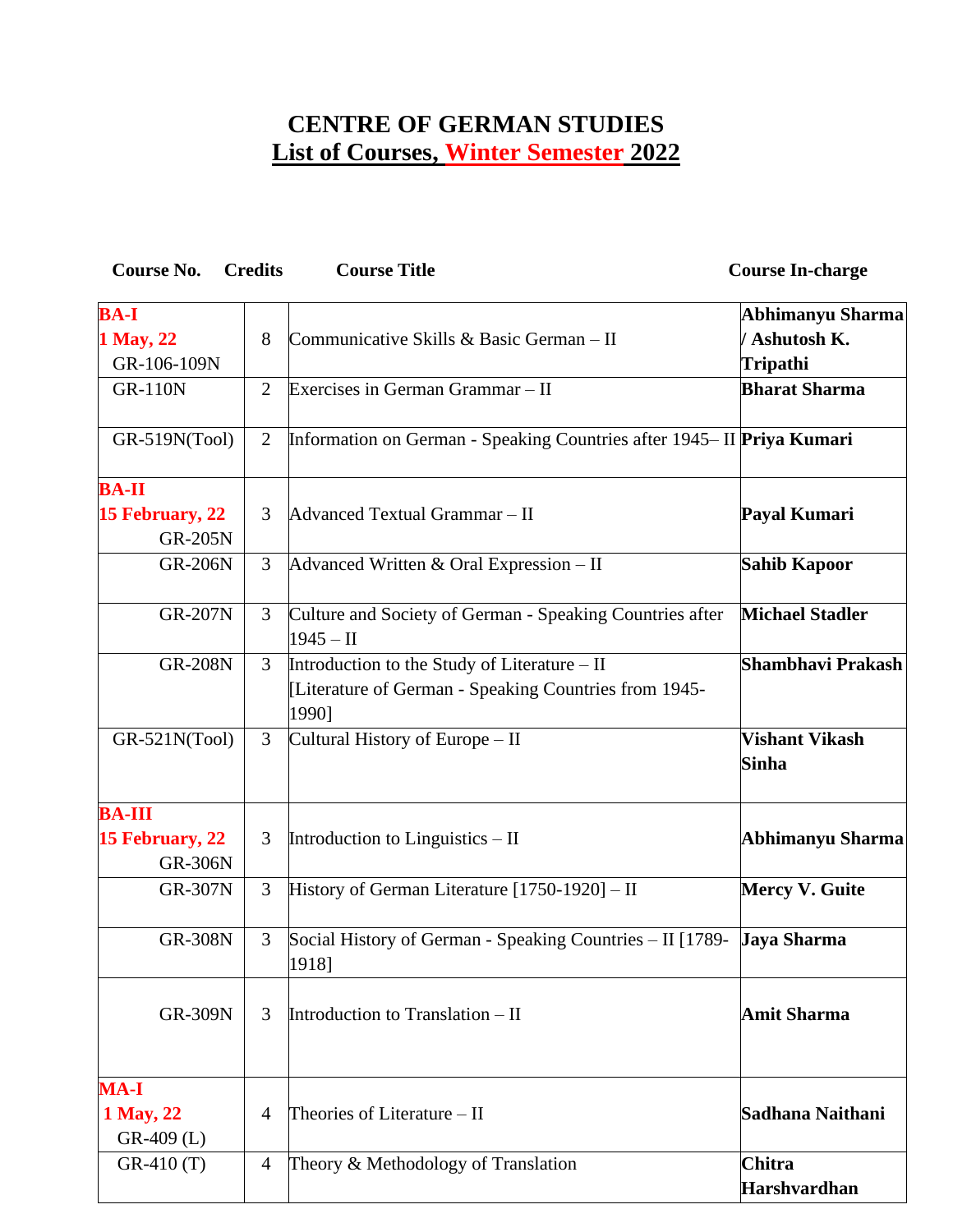| $GR-411$ (L)                                                        | $\overline{4}$ | Specialized Study of Literature                      | <b>Rosy Singh</b>                    |
|---------------------------------------------------------------------|----------------|------------------------------------------------------|--------------------------------------|
| GR-412<br>(T)                                                       | $\overline{4}$ | Specialized Translation - II                         | Priyada Padhye                       |
| GR-415<br>(L) N                                                     | $\overline{4}$ | Poetics of Genre                                     | <b>Madhu Sahni</b>                   |
| GR 416(T)                                                           | $\overline{4}$ | Consecutive Interpretation - II                      | <b>Chitra</b><br><b>Harshvardhan</b> |
| <b>GR</b><br>429(T&C)                                               | $\overline{4}$ | <b>Literary Translation II</b>                       | <b>Parnal Chirmuley</b>              |
| GR-431                                                              | $\overline{4}$ | Writing Competence + Writing Research-II             | <b>Babu Thaliath</b>                 |
| GR 433<br>$CC for MA-I$<br>only, both T and<br>L)                   | 4              | Introduction to European Art History II              | <b>Mercy V. Guite</b>                |
| GR 434<br>$(CC for MA-I)$<br>only, both T and<br>L)                 | 4              | Introduction to West German Cinema                   | Shambhavi Prakash                    |
| <b>MA-II</b><br>15 February, 22<br>GR-508                           | 4              | M.A. Dissertation                                    |                                      |
| GR-509(L) N                                                         | $\overline{4}$ | Theories of Literature $-$ IV [Literature & Media]   | Sadhana Naithani                     |
| $GR-514(L)$                                                         | $\overline{4}$ | Specialized Study of an Author [Weimar Classicism]   | <b>Michael Stadler</b>               |
| $GR-510(T)$                                                         | $\overline{4}$ | Specialized Translation - IV                         | Priyada Padhye                       |
| <b>GR 515 T</b>                                                     | 4              | Simultaneous Interpretation II                       | <b>Chitra</b><br><b>Harshvardhan</b> |
| GR-524<br>(CC: T and L)                                             | $\overline{4}$ | European Thought from Idealism to Critical Theory-II | <b>Michael Stadler</b>               |
| GR-531<br>(Core Course for T)<br>students and CC<br>for L students) | $\overline{4}$ | Editing $&$ Translation - II                         | <b>Parnal Chirmuley</b>              |
| Ph.D<br>1 May, 22<br>GR-604                                         | $\overline{4}$ | Theory and Methodology of Foreign Language teaching  | Madhu Sahni /<br>Priyada Padhye      |
| GR-612                                                              | $\overline{4}$ | Image and Text                                       | <b>Babu Thaliath</b>                 |